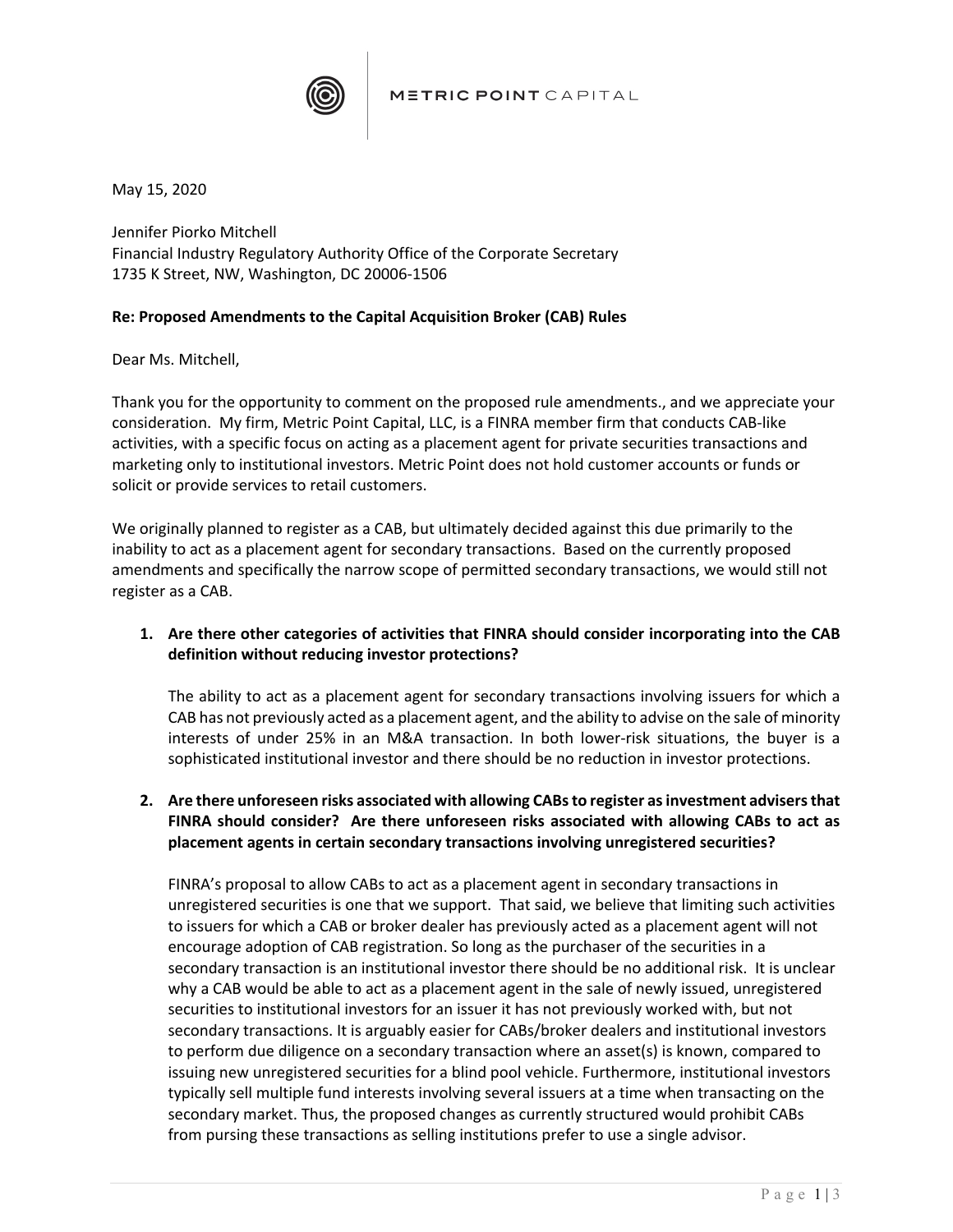

### METRIC POINT CAPITAL

We respectfully encourage FINRA to consider allowing CABs to act as placement agents for secondary transactions without the requirement of having previously acted as placement agent for an issuer.

# **3. Do the proposed amendments represent a reasonable incentive for eligible firms to elect CAB status?**

Expanding the scope of a CAB's permitted activities to include M&A, secondary transactions and investment advisory activities is a step in the right direction; however, Metric Point, and we believe most similar firms would still decline to elect CAB status due to the limitations of the proposal. For example, the ability to act as placement agent only in secondary transactions involving issuers for whom we have previously acted as a placement agent would eliminate 99%+ of the potential market and not justify the election of CAB status.

## **4. Do the proposed amendments reasonably maintain strong investor protections?**

I do not support the adoption and inclusion of CAB Rule 321 as part of the CAB framework, which I do not think is justified based on the nature of activities that CABs may participate in. In my opinion a comprehensive insider trading policy and education of RRs on the topic would alleviate the possibility of insider trading. This would seem to be a risk more acutely faced by firms trading and offering equity securities. Each month I spend a considerable amount of time reviewing brokerage statements despite the fact that our CAB-like activities center on the sale of unregistered securities, and we do not trade or offer public equity securities.

I understand and respect FINRA's concern that eliminating the CE requirement could hinder CAB registered persons' future employment opportunities with non-CAB firms and reduce investor protections, but I respectfully submit that if a RR at a CAB or CAB-like firm takes CE courses geared toward relevant activities for a CAB or CAB-like firm, then he/she would arguably still be at a disadvantage when seeking employment at a member firm engaged in a broader or entirely different set of activities. Irrespective of the CE courses taken, a CAB RR will require additional training if he/she is seeking employment at a retail-focused broker dealer, and I find it highly unlikely that an employer would decline a candidate because they had not taken a CE course. Furthermore, the fact that CABs are only permitted to solicit sophisticated institutional investors should also mitigate, if not eliminate the concern regarding reduced investor protections.

### **5. Are there any expected economic impacts associated with the proposal not discussed in this Notice? What are they and what are the estimates of those impacts?**

Broader adoption of CAB registration would ultimately reduce the cost and regulatory burdens imposed on (typically small) firms that engage in limited placement and advisory activities, and perhaps more importantly allow FINRA to channel its resources toward the regulation of broker dealers engaged in riskier, often retail-focused activities such as accepting customers' trading orders, carrying customer accounts, handling customers' funds or securities, and so forth.